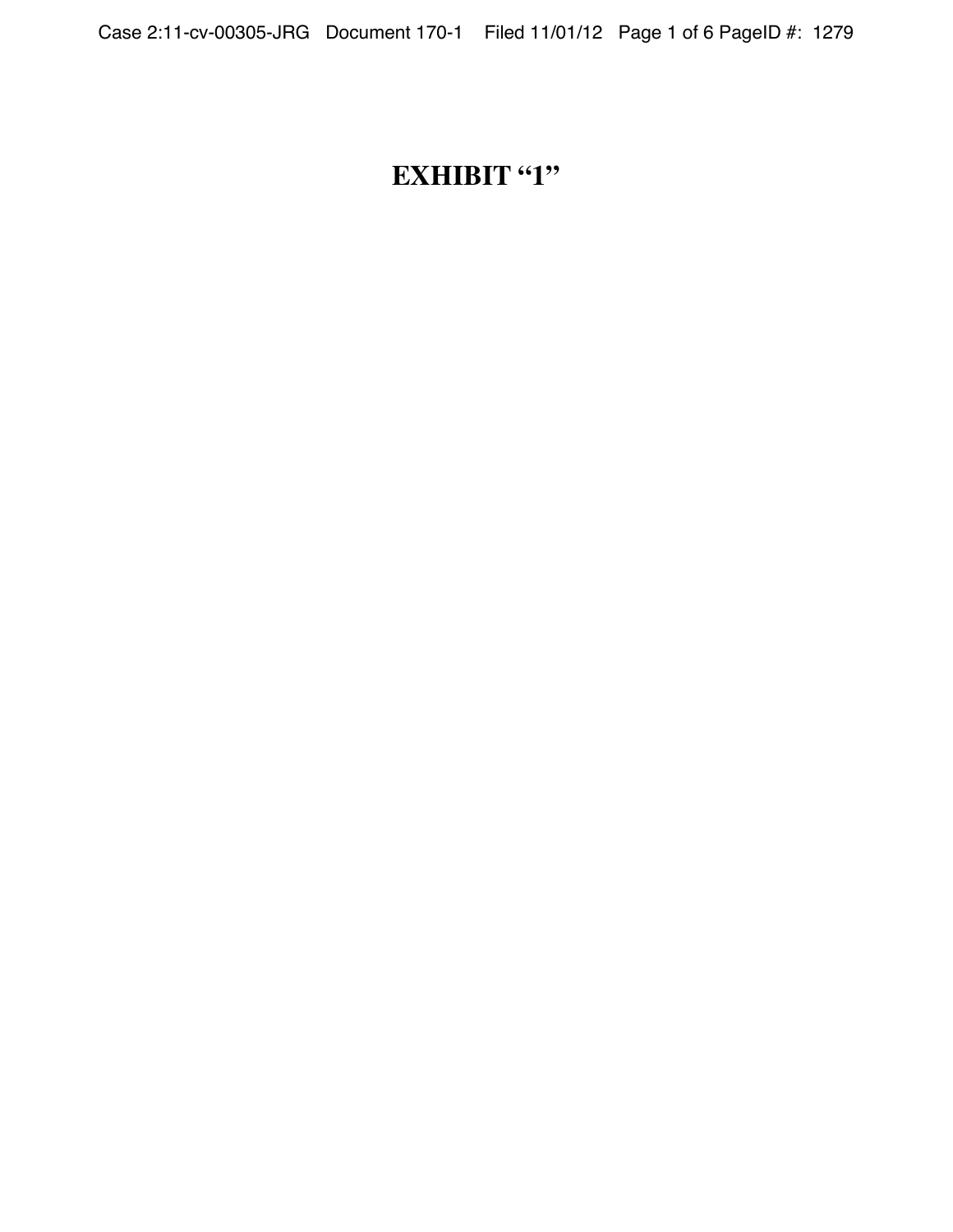Case 2:11-cv-00305-JRG Document 170-1 Filed 11/01/12 Page 2 of 6 PageID #: 1280



**CHARLES EVERINGHAM IV**  903.297.7404 / 903.297.7402 ceveringham@akingump.com

November 1, 2012

The Honorable Rodney Gilstrap United States District Judge Sam B. Hall, Jr. Federal Building and United States Courthouse 100 East Houston Street Marshall, Texas 75670

> Re: *Wildcat Intellectual Property Holdings, LLC v. 4Kids Entertainment, Inc. et al.*, Civil Action No. 2:11-cv-00305

Dear Judge Gilstrap:

Defendants Electronic Arts Inc., Konami Digital Entertainment, Inc., Panini America, Inc., Pokémon USA, Inc., Sony Computer Entertainment America LLC, Sony Online Entertainment LLC, The Topps Company, Inc., and Wizards of the Coast LLC request leave to file a motion for summary judgment of invalidity of the asserted claims of U.S. Patent No. 6,200,216 (the "216 patent") under 35 U.S.C. §  $101<sup>1</sup>$ . The asserted claims of the '216 patent cover merely an abstract idea and thus fail to claim patent-eligible subject matter under § 101.<sup>2</sup>

This case is set for a claim construction hearing on December 20, 2012. Fact discovery closes on February 25, 2013, and jury selection is set for July 1, 2013. Defendants submit that claim construction is not necessary to resolve this invalidity issue, or, in the alternative, that no construction of the claims renders them eligible for patent protection.<sup>3</sup> Accordingly, this invalidity issue is ripe for review, and if the Court grants the motion, it will resolve the entire case as to all Defendants.

 $\begin{array}{c|c}\n\hline\n\text{1}\n\end{array}$ <sup>1</sup> Wildcat has asserted two independent claims against all defendants – claims 1 and 21. Additionally, Wildcat has asserted dependent claims 9, 10, 29, 30, and/or 36 against some defendants.

<sup>&</sup>lt;sup>2</sup> This letter brief focuses on the invalidity of the asserted independent claims under  $\S$  101. There are no additional limitations in the asserted dependent claims to make these claims patent-eligible.

 $3$  The Federal Circuit recently instructed that claim construction is not a prerequisite to an invalidity finding under § 101. *See Bancorp Servs., L.L.C. v. Sun Life Assurance Co. of Canada*, 687 F.3d 1266, 1273(Fed. Cir. 2012) ("Although *Ultramercial* has since been vacated by the Supreme Court, we perceive no flaw in the notion that claim construction is not an inviolable prerequisite to a validity determination under § 101.").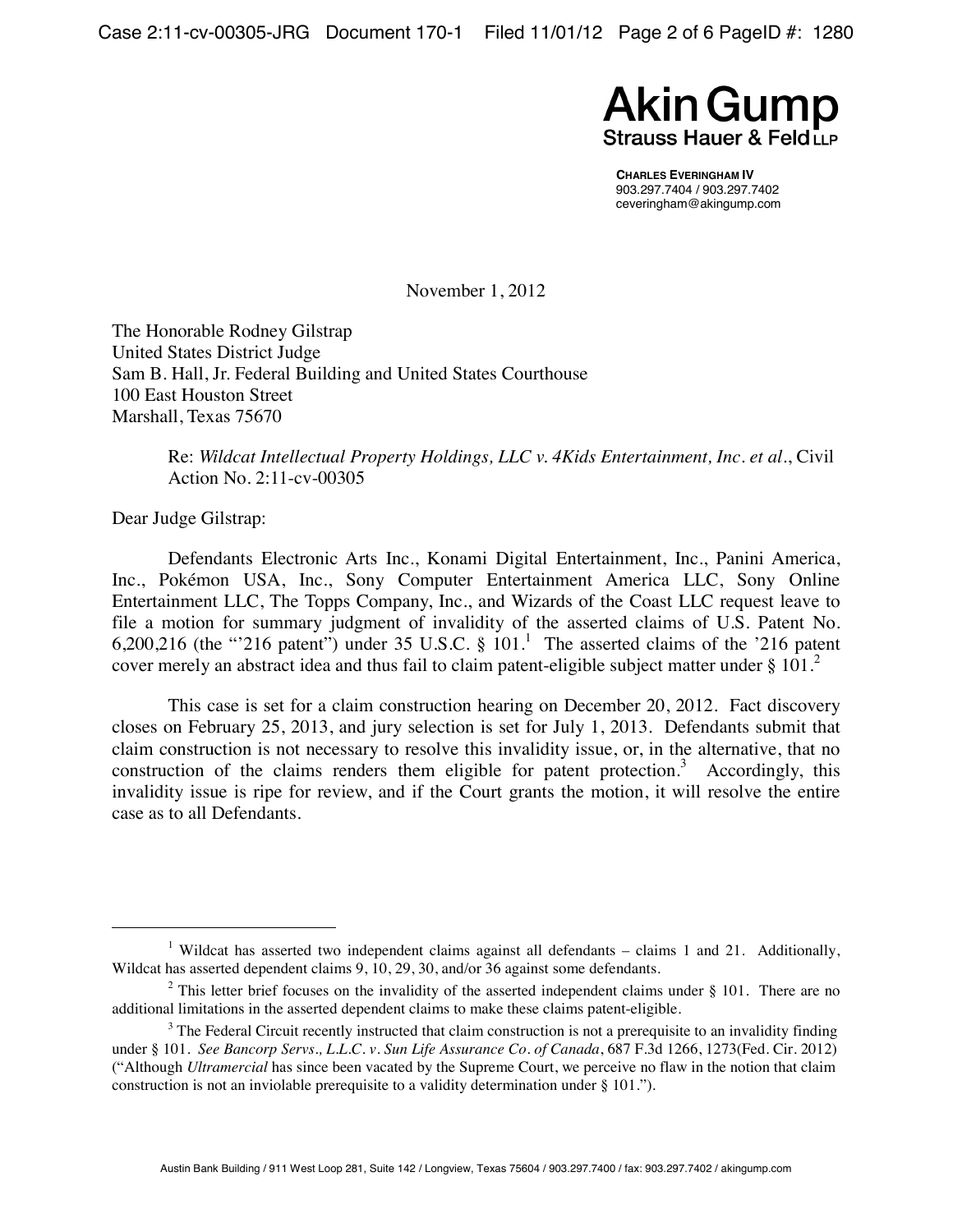Case 2:11-cv-00305-JRG Document 170-1 Filed 11/01/12 Page 3 of 6 PageID #: 1281



The Honorable Rodney Gilstrap November 1, 2012 Page 2

#### **I. Abstract Ideas Are Not Patentable.**

Determining the validity of a claim under 35 U.S.C. § 101 is a question of law. *See Dealertrack, Inc. v. Huber,* 674 F.3d 1315, 1333 (Fed. Cir. 2012). As the Supreme Court recognized in *Bilski v. Kappos*, "abstract ideas" are excepted from § 101's broad patent-eligibility principles. *See Bilski v. Kappos*, 130 S.Ct. 3218, 3225 (2010) ("*Bilski II*").

The Federal Circuit examines patent-eligibility on a claim-by-claim basis. *See Fuzzysharp Techs. Inc. v. 3DLabs Inc., Ltd*., 447 F.App'x. 182, 185 (Fed. Cir. 2011) ("In addressing questions of patentable subject matter, however, we assess each claim independently."). In this case, the asserted claims (1, 9, 10, 21, 29, 30 and 36) attempt to secure broad patent protection for the abstract idea of a digitized electronic trading card. In *Mayo Collaborative Servs. v. Prometheus Labs., Inc.*, 566 U.S. \_\_\_, 132 S. Ct. 1289 (2012), the Supreme Court instructed that a patent may not claim abstract ideas and apply them in some conventional fashion; instead, the invention must add some innovative concept to "transform[] the process into an inventive application of the formula[, idea, or law of nature]." *Id.* at 1292; *see also id*. at 1300 ("Other cases offer further support for the view that simply appending conventional steps, specified at a high level of generality, to laws of nature, natural phenomena, and abstract ideas cannot make those laws, phenomena, and ideas patentable."). Additionally, the Supreme Court has instructed that, although it is not the exclusive test, the machine-ortransformation test remains "a useful and important clue, an investigative tool, for determining whether some claimed inventions are processes under § 101." *Bilski II,* 130 S. Ct. at 3227.

When looking at claims that implement an abstract concept using a computer, the Federal Circuit has instructed that simply adding a computer limitation to an otherwise abstract idea is not sufficient to satisfy either the machine-or-transformation test or the patent-eligibility analysis generally. *See Bancorp*, 687 F.3d at 1278 ("[T]he use of a computer in an otherwise patentineligible process for no more than its most basic function – making calculations or computations – fails to circumvent the prohibition against patenting abstract ideas and mental processes."); *see also Dealertrack*, 674 F.3d at 1333 ("Simply adding a 'computer aided' limitation to a claim covering an abstract concept, without more, is insufficient to render the claim patent eligible.").<sup>4</sup> "In order for the addition of a machine to impose a meaningful limit on the scope of a claim, it must play a significant part in permitting the claimed method to be performed, rather than

 $\overline{a}$ <sup>4</sup> The Federal Circuit recently suggested a somewhat broader inquiry in *CLS Bank Int'l v. Alice Corp Pty. Ltd.*. but has since vacated that result and ordered an en banc rehearing. 685 F.3d 1341, 1353 (Fed. Cir. 2012), vacated by *CLS Bank Intern v. Alice Corp. Pty. Ltd.*, \_\_\_ Fed. Appx. \_\_, 2012 WL 4784336 (Fed. Cir Oct. 9, 2012). Even under *CLS Bank*, the present claims would not claim patent-eligible subject matter.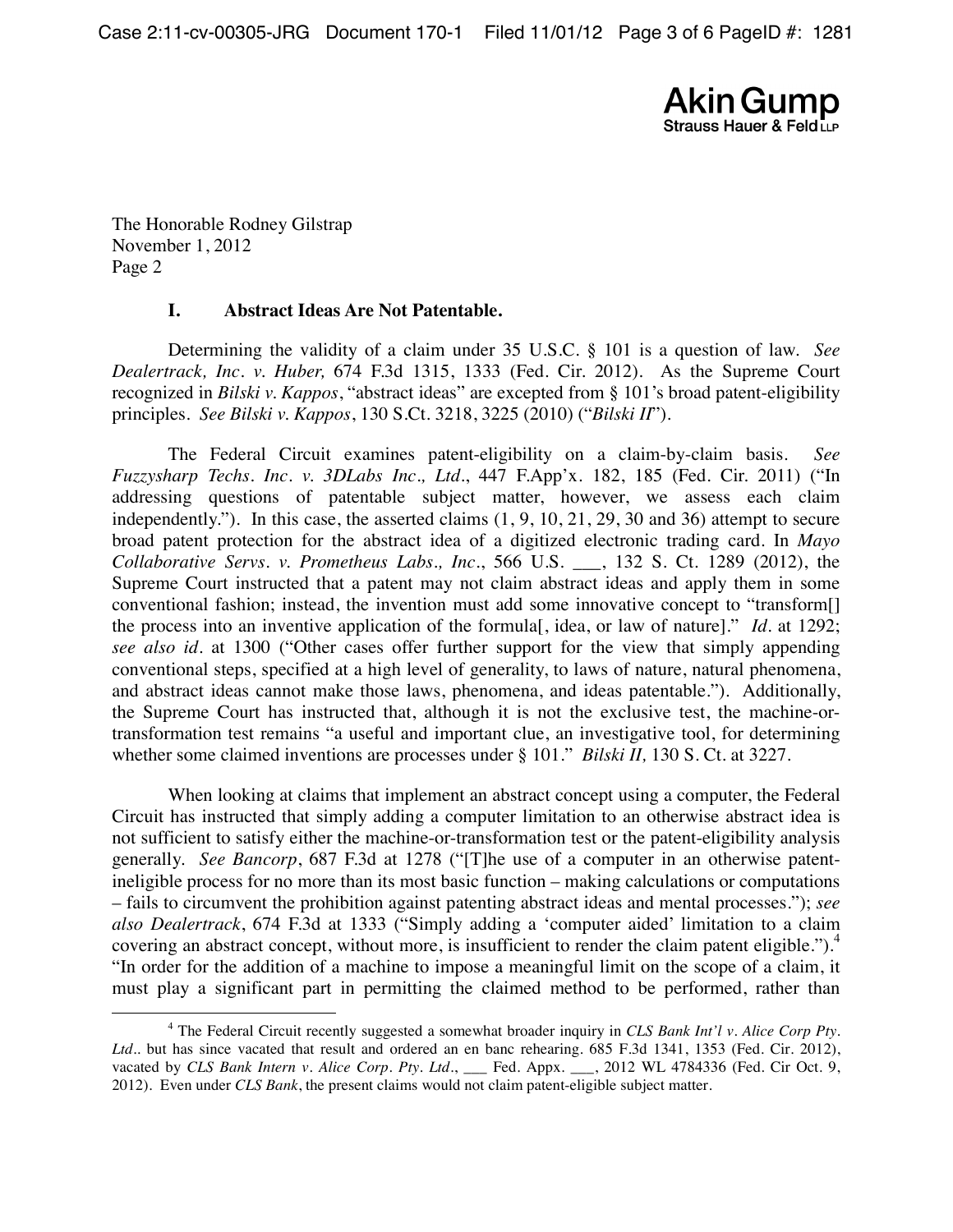Case 2:11-cv-00305-JRG Document 170-1 Filed 11/01/12 Page 4 of 6 PageID #: 1282



The Honorable Rodney Gilstrap November 1, 2012 Page 3

function solely as an obvious mechanism for permitting a solution to be achieved more quickly, i.e., through the utilization of a computer for performing calculations." *SiRF Tech., Inc. v. Int'l Trade Comm'n*, 601 F.3d 1319, 1333 (Fed. Cir. 2010).

## **II. The Asserted Claims Are Directed to "Implementing a Trading Card Metaphor" – An Abstract Idea.**

The asserted claims of the '216 patent are all directed to an abstract idea  $-$  a "trading card" metaphor." This claimed "metaphor" simply computerizes trading cards. Claim 21 is exemplary of the asserted claims of the '216 patent:

> 21. A method for the implementing a trading card metaphor, comprising the steps of:

[ ] dissociating a computer program, consisting of a plurality of electronic trading cards (ETCs), each ETC corresponding to a disassociated computer code segment and having an electronic format that supports card scarcity and card authenticity.

The asserted claims do not recite anything else: no specific trading card concept and no trading card games. The inventor of the '216 patent takes advantage of the traditional paper trading cards that "have been popular for over 100 years" and computerizes them. *See* '216 patent, 1:11 (the '216 patent specification recognizes that "paper trading cards have been popular for over 100 years."); *see also CyberSource Corp. v. Retail Decisions, Inc.*, 654 F.3d 1366, 1376- 77 (Fed. Cir. 2011) (finding claims using the Internet to detect fraud invalid under Section 101); *Bancorp,* 687 F.3d at 1278-79 (finding computerized method for managing and valuing a life insurance policy invalid under Section 101); *Vacation Exchange, LLC v. Wyndham Exchange & Rentals Inc., et al.,* No. 2:12-cv-04229, Dkt. No. 27 at 3 (C.D. Cal. Sept. 18, 2012), *appeal docketed,* No. 13-1012 (Fed. Cir. Oct. 12, 2012) (finding a computerized method of exchanging timeshares invalid under Section 101).

In claiming a computerized "trading card metaphor," claim 21 does nothing more than claim general purpose computer code having general purpose computer code segments. The "computer program" and "computer code segment" limitations are merely "computer aided" limitations that fail to confer patentability. The computer code and computer code segments implement "electronic trading cards (ETCs)." But the claims contain no other information about these electronic trading cards: they do not set forth any steps for creating the ETCs, for implementing the ETCs in a trading card game, or for building the environment for the ETCs. More important, the addition of the "computer program" and "computer code segment"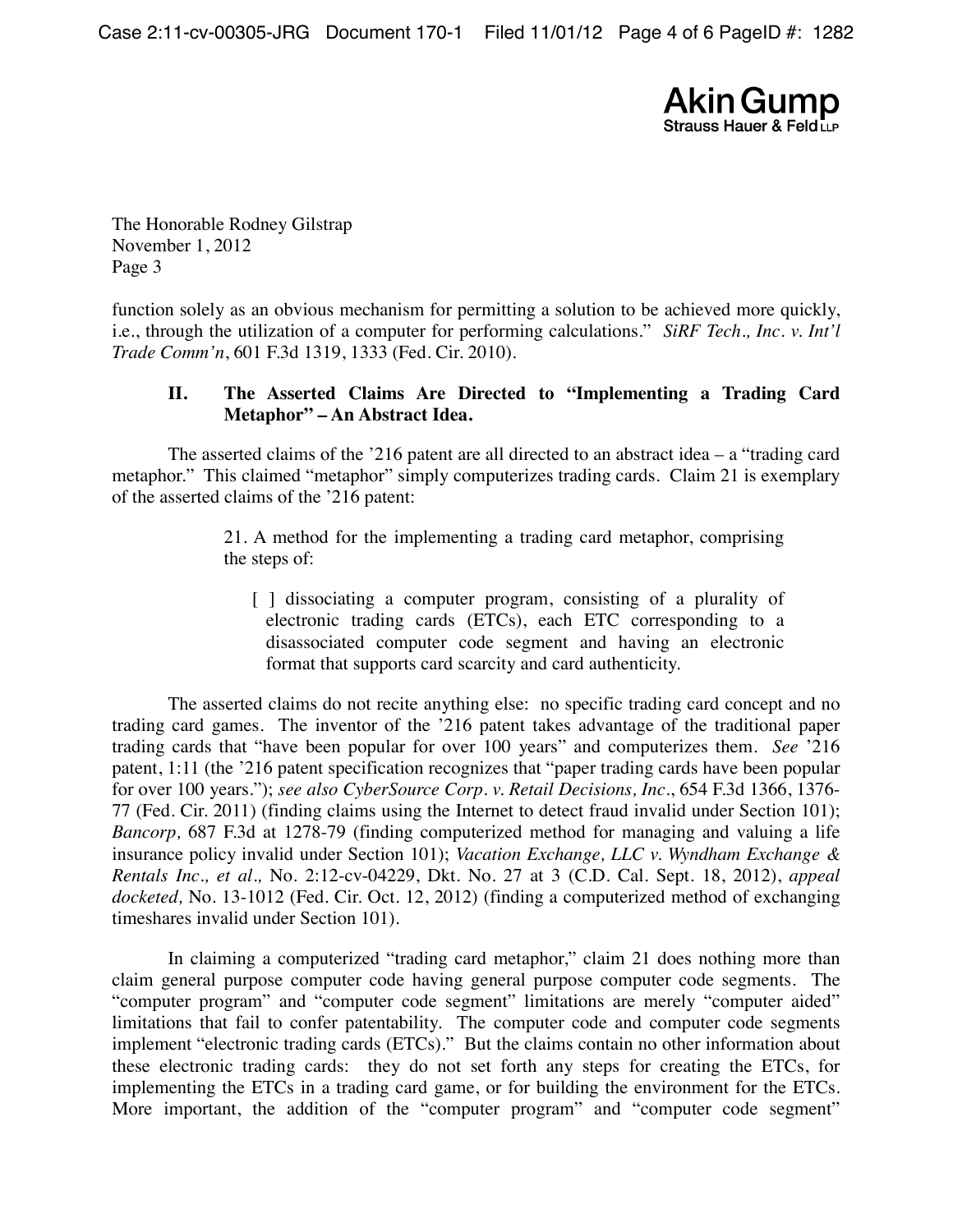Case 2:11-cv-00305-JRG Document 170-1 Filed 11/01/12 Page 5 of 6 PageID #: 1283



The Honorable Rodney Gilstrap November 1, 2012 Page 4

limitations does not "impose [any] meaningful limit" that transforms the claim from something other than the abstract idea of implementing a "trading card metaphor." *See, e.g., SiRF*, 601 F.3d at 1333. In other words, the computer program and code segments do not "play a significant part in permitting the claimed method to be performed." *See, e.g., id*. Instead, the computer program and code segments do nothing more than "function solely as an obvious mechanism for permitting a solution to be achieved more quickly...." *See, e.g., id*.

The abstract nature of claim 21 is further confirmed by its failure to satisfy the machineor-transformation test, which assesses the patentability of a claim by asking whether "(1) it is tied to a particular machine or apparatus, or (2) it transforms a particular article into a different state or thing." *See In re Bilski*, 545 F.3d 943, 954 (Fed. Cir. 2008). The computer program and code limitations of claim 21 do not tie the claim to any specific machine or apparatus. Thus, the claim fails the machine prong of the test. Furthermore, claim 21 does not involve any transformation, let alone the sort of physical transformation required to satisfy the transformation prong of the test. *See id.* at 963 ("Purported transformations or manipulations simply of public or private legal obligations or relationships, business risks, or other such abstractions cannot meet the test because they are not physical objects or substances, and they are not representative of physical objects or substances.").

Simply put, claim 21 does nothing more than store an abstract idea on a computer. Because claim 21 fails the machine-or-transformation test and the computer program and code segment limitations do not impose limits sufficient to convert the otherwise abstract idea of a "trading card metaphor" into something patentable, claim 21 is not eligible for patent protection.

## **III. For the Same Reasons Stated Above, the System of Claim 1 Fails to Claim Patentable Subject Matter.**

As the Federal Circuit explained in *CyberSource*, the type of claim is not as important as "the underlying invention for patent-eligibility purposes." 654 F.3d at 1374. Thus, the Federal Circuit has held that "a machine, system, medium, or the like may in some cases be equivalent to an abstract mental process for purposes of patent ineligibility." *Bancorp*, 687 F.3d at 1277.

In this case, for purposes of a § 101 inquiry, claim 21 (method claim) and claim 1 (system claim) are equivalent. Claim 1 is directed to the same unpatentable abstract idea as claim 21.

| Claim 21                                                                     | Claim 1                                 |
|------------------------------------------------------------------------------|-----------------------------------------|
| 21. A method for the implementing a<br>trading card metaphor, comprising the | 1. A system for the implementation of a |